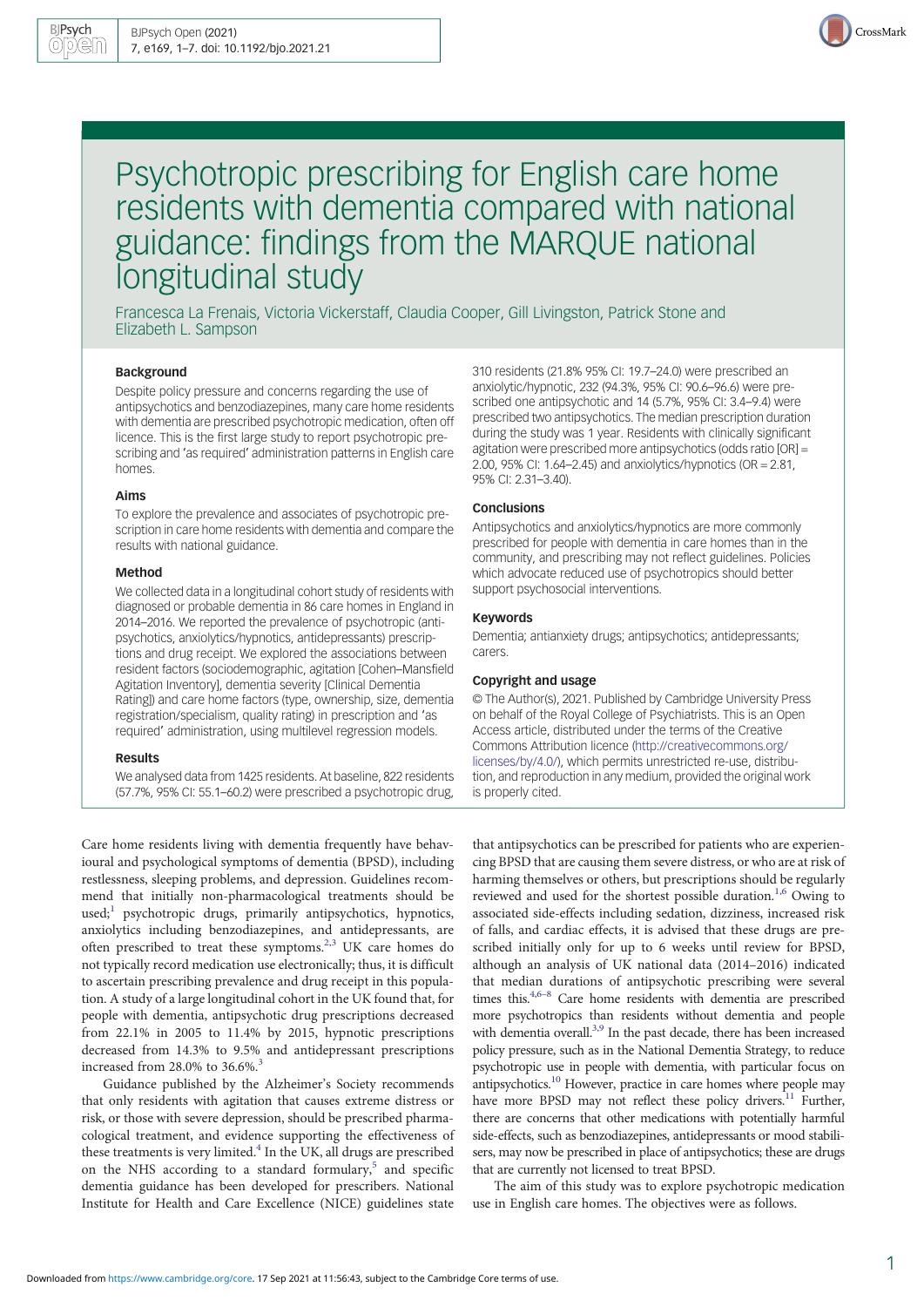- (a) To describe the prescription prevalence of antipsychotic, antidepressant, and anxiolytic and hypnotic medication.
- (b) To describe how often as required ('PRN') drugs are administered over a 2 week period.
- (c) To explore resident and care home factors associated with psychotropic use.

# Method

# Study design

This study<sup>1</sup> is part of a longitudinal observational cohort study embedded in the MARQUE (Managing Agitation and Raising QUality of LifE in dementia) programme.<sup>[12](#page-5-0)</sup> The authors assert that all procedures contributing to this work comply with the ethical standards of the relevant national and institutional committees on human experimentation and with the Helsinki Declaration of 1975, as revised in 2008. All procedures involving human subjects/patients were approved by the London (Harrow) National Research Ethics Service Committee (14/LO/0034).

# Setting

We collected data in English care homes (nursing care and residential care). Care homes were eligible for recruitment if they had residents with dementia and were selected to be representative of provider type (private, third sector or state) and care provision (nursing or residential). Study recruitment and data collection took place between May 2014 and December 2016.

#### **Participants**

Residents were deemed eligible if they were diagnosed with dementia by a clinician or if they scored two or above on the Noticeable Problems Checklist (NPC)[.13](#page-5-0) The NPC is validated against clinical diagnoses of dementia.<sup>[14](#page-5-0)</sup> Eligible residents were invited to take part; initially the care home approached the resident or their next of kin (if they deemed it likely that the resident would lack capacity to consent). If the resident or next of kin agreed that the research team could contact them, then we sought written or verbal informed consent or consultee agreement. If there was no next of kin then we asked a familiar care home staff member to act as a professional consultee. We witnessed and formally recorded verbal consent.

# Data sources and measurement

Care home and resident demographics were recorded at baseline. For care homes these characteristics were: size (number of beds), care provision, dementia registration, dementia specialism and Care Quality Commission rating. For residents the characteristics were: age, sex, ethnicity, first language (either English or other) and whether they had a dementia diagnosis. At each study visit (baseline, 4 months and 12 months), a researcher conducted interviews with care staff who were familiar with the participants, using validated instruments to assess agitation (Cohen–Mansfield Agitation Inventory; CMAI<sup>15</sup>) and severity of dementia (Clinical Dementia Rating; CDR<sup>[16](#page-5-0)</sup>). Medication data were collected at each study visit from Medication Administration Records (used in all recruited care homes): drug, dosage, frequency and whether the prescription was regular or PRN; if PRN, the number of times it was administered in the previous 2 weeks (to coincide with the CMAI data) and the indications were recorded.

# Study size

The sample size calculation for MARQUE used data from a prior research study, START.<sup>[17](#page-5-0)</sup> In the START study, the correlation between quality of life and dysfunctional coping was 0.31; 105 people with dementia were needed to detect this association with 90% power and 5% significance.<sup>[18](#page-5-0)</sup> Adjustments were allowed for the cluster effect of care teams (the estimated mean size of care team was 40 residents with dementia; the intra-cluster correlation was 0.075<sup>19</sup>), the impact of confounding (variance inflation factor = 2) and predicted withdrawal rate (based on a withdrawal rate of 30% per year), the correlation between repeated measurements (from START data, 0.75) and inflation due to intention-to-measure interactions between different groups. As a result, the sample size (and therefore the recruitment target) was calculated as 1734 participants, assuming 20 residents with dementia recruited from 87 clusters.

# Quantitative variables

The CMAI is a 29-item questionnaire rating the frequency (from 1–7) of agitation behaviours common in dementia over a 2 week period. A score of 29 indicates no agitation, and one of >45 indicates clinically significant agitation. There are four subscales of agitation: aggressive behaviour (e.g. hitting), verbally agitated behaviour (e.g. constant requests for attention), physically non-aggressive behaviour (e.g. pacing or aimless wandering) and hiding/hoarding (see Supplementary Table 1 available at [https://doi.org/10.1192/bjo.](https://doi.org/10.1192/bjo.2021.21) [2021.21](https://doi.org/10.1192/bjo.2021.21) for the factor structure). The CDR assesses function and cognition in six domains with a global impairment score. Both the CMAI and CDR are accepted as valid and reliable measures.<sup>[20](#page-5-0),[21](#page-5-0)</sup>

Antipsychotics, antidepressants, anxiolytics/hypnotics and analgesics, as per the British National Formulary,<sup>[5](#page-5-0)</sup> were considered relevant. Only participants with both medication data and CMAI data were included in the medication analyses.

# Statistical method

We explored the study population at baseline using descriptive analyses. The total number and percentage (with 95% confidence intervals) of participants prescribed each drug type and prescription type (regular, PRN or both) were reported at each study visit. We reported the median dose, and the number of study visits (range 1–3; baseline and/or 4 months and/or 12 months) participants were prescribed each drug, excluding those who withdrew (for any reason, because inclusion would increase the number of false negatives of prescriptions that were stopped).

If residents were prescribed a drug class as PRN, then we reported how many residents were offered and administered at least one dose over a 2 week period, and the median number of doses (and the interquartile range; IQR) received per week.

All instances of missing data were described. In the case of items missing from the CMAI (and where researchers were unable to produce a total sum score), the data were visually assessed to consider whether missingness appeared random. If deemed random, the mean response of the available items was calculated and replaced the missing items (person mean imputation).<sup>[22](#page-5-0)</sup> This method was only used where more than 50% of the questionnaire was completed (questionnaires where more than 50% of items were missing were omitted from the analysis).

We used a multilevel linear regression model (clustered by care home) to explore, at baseline, the effects of care home factors on the prescription and administration of psychotropic drugs. Prior to analysing care home effects, we ran preliminary analyses (also clustered by care home) to identify potential predictor variables. The selected variables were age, sex, dementia diagnosis and severity, level of agitation (CMAI total score), ethnicity and first language. We conducted

<sup>&</sup>lt;sup>1</sup>Part of this paper was presented in F.L.F.'s PhD thesis: La Frenais F. A longitudinal study exploring the use of analgesic medication in English care home residents with dementia. Doctoral thesis (PhD), University College London, 2018.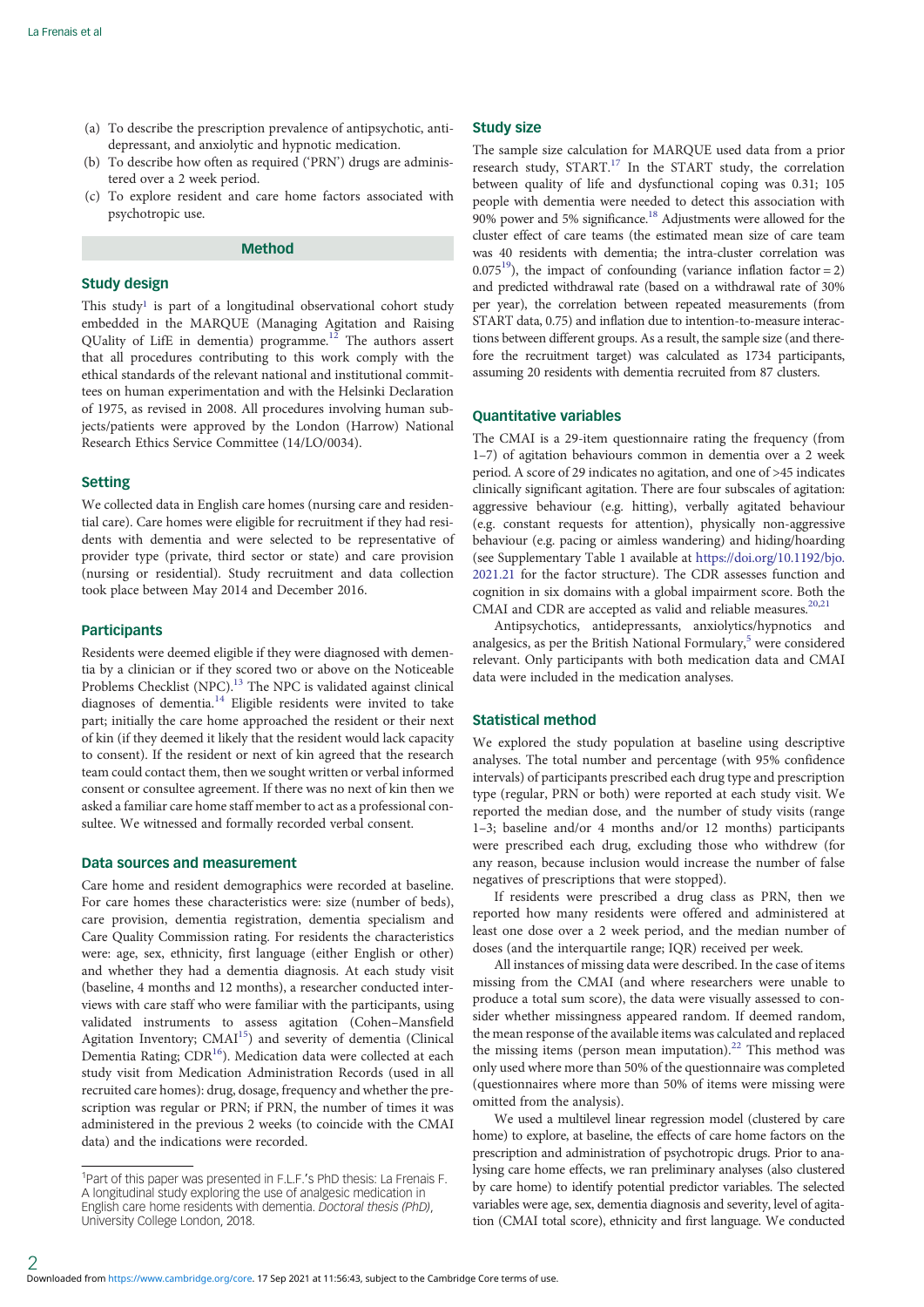multilevel univariate logistic regression analyses to measure associations between whether or not the participant was prescribed a psychotropic at baseline and each potential predictor variable.

We compared psychotropic prescriptions and administration prevalence (as binary [prescribed/not prescribed; administered/ not administered] variables) between resident characteristics. Before starting these tests, we conducted a sensitivity analysis to determine any differences in baseline factors between residents who had died during the study compared with those who were still alive (and still participating). A chi-squared test was used for binary variables, and t-tests were used for continuous variables, with missingness (resulting from death) at each study visit as an outcome. We also tested the data distribution to determine the most appropriate test. Mann–Whitney U-tests were used for nonparametric data. Any baseline variables that predicted missingness were included as independent variables in the models, as were resident factors if there was a clinical reason to do so.

Separate multilevel logistic regression models were used to explore the effects of age, sex, dementia severity (mild, moderate, severe) and agitation behaviours (whether agitation was clinically significant, CMAI score, agitation subtypes) on whether the drug was prescribed and, in the case of PRN drugs, administered. The data were analysed as longitudinal data, clustered by care home and repeated measures (baseline, 4 months, 12 months) within participants. Odds ratios (ORs) or regression coefficients with 95% confidence intervals are reported.

# Results

# Description of care homes and participants

At baseline there were 1454 residents with medication data, from 86 care homes. There were 50 (58.1%) nursing homes and 36 (41.9%) residential care homes. Sociodemographic data for residents are reported in Table 1; care home data are detailed in Supplementary Table 2. The majority (67.7%) of the study population were female, and the mean age was 84.9 (s.d. = 8.6). Severe dementia was more prevalent (37.7%) than moderate (32.7%) or mild dementia (29.6%). There were 574 (40.3%) residents with clinically significant agitation. At 12 months, 856 residents were still participating. See Supplementary Fig. 1 for a flow diagram of study participation and missingness.

#### Prescribing prevalence and PRN administration

Table 2 lists the drug classes and prescription prevalence at baseline (see Supplementary Table 3 for 4 and 12 month and individual drug data). Prevalence rates reported here are at baseline and, unless otherwise specified, prescribing levels were stable throughout the study

| Table 1<br>Resident characteristics at baseline ( $n = 1454$ )                                                                                                                                                                                                                            |                                                                                                                                             |
|-------------------------------------------------------------------------------------------------------------------------------------------------------------------------------------------------------------------------------------------------------------------------------------------|---------------------------------------------------------------------------------------------------------------------------------------------|
| Characteristic                                                                                                                                                                                                                                                                            | $n$ (%)                                                                                                                                     |
| Female<br>Mean age $\pm$ s.d.<br>Diagnosed dementia<br>Dementia severity (CDR) ( $n = 1417$ )<br>Mild<br>Moderate<br>Severe<br>CMAI subtypes $(n = 1425)$<br>Clinically significant agitation (>45)<br>Aggressive behaviours<br>Physically non-aggressive behaviours<br>Verbally agitated | 985 (67.7)<br>$84.9 + 8.6$<br>1231 (84.7)<br>419 (29.6)<br>464 (32.7)<br>534 (37.7)<br>574 (40.3)<br>855 (60.0)<br>894 (62.7)<br>857 (60.1) |
| Hiding/hoarding                                                                                                                                                                                                                                                                           | 233 (16.4)                                                                                                                                  |
| CDR, Clinical Dementia Rating; CMAI, Cohen-Mansfield Agitation Inventory.                                                                                                                                                                                                                 |                                                                                                                                             |

#### Table 2 Prescribing prevalence of psychotropics and psychotropic drug classes at baseline ( $n = 1425$ )

| Drug/drug type<br>(WHO ATC code)                                                                                                                                                                                         | Total<br>n (%) [95% CI]                                                       | Regular<br>only                                                 | PRN only                                                  | <b>Both regular</b><br>and PRN                         |  |
|--------------------------------------------------------------------------------------------------------------------------------------------------------------------------------------------------------------------------|-------------------------------------------------------------------------------|-----------------------------------------------------------------|-----------------------------------------------------------|--------------------------------------------------------|--|
| Any psychotropic<br>(N05A/N06B/<br>N05C/N06A)                                                                                                                                                                            | 822 <sup>a</sup> (57.7%)<br>$[55.1 - 60.2]$                                   | 655 (46.0%)<br>$[43.4 - 48.6]$                                  | 64 (4.5%)<br>$[3.5 - 5.7]$                                | 102 (7.2%)<br>$[5.9 - 8.6]$                            |  |
| Antipsychotics<br>(NO5A)<br>Anxiolytics/<br>hypnotics<br>(N05B/N05C)                                                                                                                                                     | 246 (17.3%)<br>$[15.4 - 19.3]$<br>310 <sup>a</sup> (21.8%)<br>$[19.7 - 24.0]$ | 219 (15.4%)<br>$[13.6 - 17.3]$<br>160 (11.2%)<br>$[9.7 - 13.0]$ | 19 (1.3%)<br>$[0.9 - 2.1]$<br>118 (8.3%)<br>$[7.0 - 9.8]$ | 8(0.6%)<br>$[0.3 - 1.1]$<br>31 (2.2%)<br>$[5.9 - 8.6]$ |  |
| Antidepressants<br>(NO6A)                                                                                                                                                                                                | 578 <sup>a</sup> (40.6%)<br>$[38.0 - 43.1]$                                   | 573 (40.2%)<br>$[37.7 - 42.8]$                                  | $3(0.2\%)$<br>$[0.1 - 0.6]$                               | $1(0.1\%)$<br>$[0.0 - 0.4]$                            |  |
| WHO ATC, World Health Organisation Anatomical Therapeutic Chemical.<br>a. Total n does not match sum of last three columns because for one prescription it was<br>not clear whether the prescription was regular or PRN. |                                                                               |                                                                 |                                                           |                                                        |  |

(see Supplementary Table 3 for details). Psychotropic drugs (regular or PRN) were prescribed to 822 participants (57.7%). Antidepressants were the most commonly prescribed class of psychotropic drug, prescribed to 578 residents (40.6%). The most commonly prescribed psychotropic drugs were citalopram (15.2%) and mirtazapine (11.2%). Four residents were prescribed PRN antidepressants.

Anxiolytics and hypnotics were prescribed to 310 residents (21.8%); 191 (13.4%) participants received regular prescriptions and 149 (10.5%) of participants had PRN drugs prescribed. The most commonly prescribed drugs in this class were lorazepam (prescribed to 8.4% of participants) and zopiclone (also prescribed to 8.4% of participants). A third of residents (32.7% [95% CI 30.3– 35.2]) were prescribed antipsychotic and/or anxiolytic/hypnotic drugs. For all three subtypes of psychotropic, the median prescription duration (excluding withdrawn residents) was at least 1 year, i.e. three study visits.

At baseline, 14 days of PRN dose data for anxiolytics/hypnotics were available for 118 (79.2%) residents. Of those, 71 (60.2%) residents were offered and 62 (52.5%) were administered at least one anxiolytic/hypnotic drug. For residents who were administered a PRN anxiolytic/hypnotic, the median number of doses per resident per week was 5 (IQR, 2, 7).

Antipsychotics were least commonly prescribed, to 17.3% of participants. The most prevalent antipsychotic prescription was risperidone (prescribed to 7.4% of participants), followed by quetiapine (4.1%). Antipsychotic drugs were more commonly prescribed as regular prescriptions rather than PRN (15.9%  $v$ . 1.9%). There were 246 residents prescribed antipsychotics; 232 (94.3% [90.6– 96.6]) residents were prescribed one antipsychotic, and 14 (5.7% [3.4–9.4]) were prescribed two antipsychotics.

There were 14 days of PRN dose data for antipsychotics available for 16 (59.3%) residents. Of those, 10 (62.5%) residents prescribed PRN were offered it and six (37.5%) residents received at least one PRN antipsychotic dose. For residents who were administered a PRN drug, the median number of doses per resident per week was 3 (IQR, 2–7).

Most PRN psychotropic prescriptions did not have an indication recorded. Where one was recorded, the majority of the reasons for prescribing antipsychotics and benzodiazepines were indicative of a behaviour associated with BPSD, for example, agitation or distress/anxiety (see Supplementary Table 4).

# Association between resident and care home factors and psychotropic drug use

[Table 3](#page-3-0) details the models describing the associations between resident and care home factors and use of each class of psychotropic.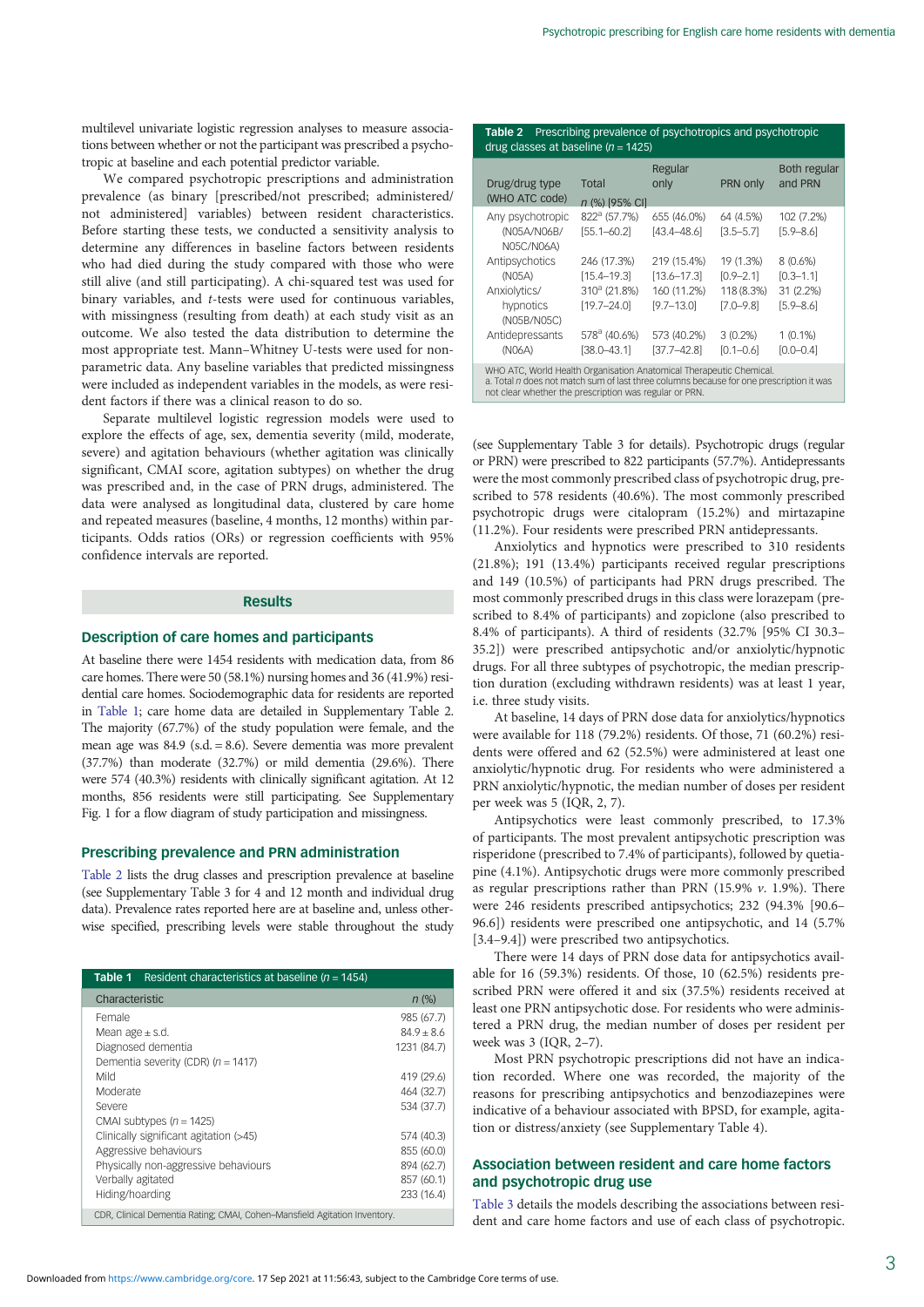<span id="page-3-0"></span>Female residents were prescribed more antidepressants (OR = 1.35, 95% CI: 1.14–1.59) and males were more likely to be prescribed anxiolytics/hypnotics (OR = 0.69, 95% CI: 0.57–0.84).

Residents with severe dementia were less likely to be prescribed antidepressants ( $OR = 0.60$ ,  $95\%$  CI:  $0.49 - 0.73$ ) and more likely to be prescribed anxiolytics/hypnotics (OR = 1.39, 95% CI: 1.06–1.78).

Antipsychotics were more likely to be prescribed to residents with clinically significant agitation (OR = 2.00, 95% CI: 1.64–2.45) and anxiolytics/hypnotics  $(OR = 2.81, 95\% \text{ CI: } 2.31-3.40)$ . There was a positive association between verbal agitation and all drug classes, and between physically non-aggressive agitation and antipsychotics and anxiolytics/hypnotics. The only care home factor that was associated with psychotropic drug use was nursing homes: residents in nursing homes were prescribed more anxiolytics/hypnotics (OR = 2.23, 95% CI: 1.36–3.65). Table 3 describes all associations.

#### **Discussion**

# Key results

At baseline, approximately one in six residents were prescribed an antipsychotic drug, and around one-fifth of residents were prescribed an anxiolytic/hypnotic drug; a third of residents were prescribed either an antipsychotic or an anxiolytic/hypnotic. Where indications were reported, the majority of antipsychotics and benzodiazepines were prescribed for BPSD; prescribing may therefore fre-quently contradict recommendations.<sup>[1](#page-5-0),[6](#page-5-0)</sup> It is concerning that antipsychotics and anxiolytics/hypnotics were prescribed for durations that long exceed guidelines, over the whole study, so for at least [1](#page-5-0) year. Despite guidance proscribing this,<sup>1,[6](#page-5-0)</sup> there were 14 residents prescribed two antipsychotics. Two-fifths of residents were prescribed antidepressants, including PRN prescriptions; there is no indication to prescribe antidepressants PRN. Anxiolytics/hypnotics were the most commonly prescribed PRN medication and were prescribed for about 10.5% of residents, but antipsychotics were prescribed PRN for only about 2%. People who were given PRN medication usually had it several days of the week.

PRN psychotropics are frequently prescribed in care homes. There has been little analysis of how often these drugs are administered or of factors that influence their use. The data presented here are a useful contribution to the existing literature but also demonstrate the importance of collecting PRN medication data in future studies, for researchers and care home prescribers.

Some groups were more likely to be prescribed psychotropic drugs: residents with clinically significant agitation were prescribed twice as many antipsychotics and over twice as many anxiolytics/ hypnotics. There was a positive association between verbal agitation and all drug classes. Females were more likely to be prescribed antidepressants, and males were more likely to be prescribed anxiolytics/hypnotics.

# **Limitations**

The data did not include drug indications for regular prescriptions, and the majority of PRN prescriptions were not accompanied by an indication, or medical or mental comorbidities, so it was not possible to assess the appropriateness of the prescription. As an example, antidepressants may be prescribed for neuropathic pain. This is a limitation of the study, and the data also showed that indications for medication are often poorly documented in care homes. In addition, when assessing factors associated with psychotropic use, comparing average doses may be a better measure than number of doses. A further limitation is that the prescription duration data assume that if a drug was prescribed at all (three) study visits then it was prescribed as 1 year of continuous prescription; however, this does not account for whether prescriptions were stopped and started between study visits.

Finally, there were no data on how medicines were managed and reviewed. In care homes where PRN prescriptions are more personalised, PRN administration may also be expected to be

| <b>Table 3</b> Association between resident and care home factors and drug classes at baseline ( $n = 1425$ )                                                                                               |                          |                          |                        |  |  |
|-------------------------------------------------------------------------------------------------------------------------------------------------------------------------------------------------------------|--------------------------|--------------------------|------------------------|--|--|
|                                                                                                                                                                                                             | Antipsychotics           | Antidepressants          | Anxiolytics/hypnotics  |  |  |
| Resident factors                                                                                                                                                                                            |                          |                          |                        |  |  |
| $Sexa$ (Ref = Male)                                                                                                                                                                                         | 0.95(0.77, 1.18)         | 1.35 $(1.14, 1.59)^{D}$  | 0.69(0.57, 0.84)       |  |  |
| $Agec$ (coef.)                                                                                                                                                                                              | $-0.04$ $(-0.05, -0.03)$ | $-0.03$ $(-0.04, -0.02)$ | $-0.04 (-0.05, -0.03)$ |  |  |
| Dementia severity <sup>a</sup> (Ref = Mild)                                                                                                                                                                 |                          |                          |                        |  |  |
| Moderate                                                                                                                                                                                                    | $1.01$ (0.77, 1.32)      | $0.92$ (0.76, 1.12)      | 1.10(0.85, 1.43)       |  |  |
| Severe                                                                                                                                                                                                      | 1.16(0.90, 1.51)         | 0.60(0.49, 0.73)         | 1.39(1.06, 1.78)       |  |  |
| Agitation <sup>d</sup>                                                                                                                                                                                      |                          |                          |                        |  |  |
| Clinically significant agitation                                                                                                                                                                            | 2.00(1.64, 2.45)         | 1.14 (0.98, 1.33)        | 2.81(2.31, 3.40)       |  |  |
| Aggressive                                                                                                                                                                                                  | 1.01(0.99, 1.02)         | 1.00 (0.99, 1.01)        | 1.01(0.99, 1.02)       |  |  |
| Physically non-aggressive                                                                                                                                                                                   | 1.04(1.02, 1.06)         | 1.00 (0.98, 1.01)        | 1.08(1.06, 1.09)       |  |  |
| Verbally agitated                                                                                                                                                                                           | 1.04(1.02.1.06)          | 1.04(1.03, 1.06)         | 1.02(1.00, 1.04)       |  |  |
| Hiding/hoarding                                                                                                                                                                                             | 0.92(0.88, 0.97)         | 0.97(0.94, 1.01)         | 0.97(0.93, 1.02)       |  |  |
| Nursing homes                                                                                                                                                                                               | 1.64(0.99, 2.70)         | 1.12 (0.85, 1.48)        | 2.23(1.36, 3.65)       |  |  |
| Ownership (Ref = Private)                                                                                                                                                                                   |                          |                          |                        |  |  |
| Charity                                                                                                                                                                                                     | 1.31(0.70, 2.43)         | $1.01$ (0.71, 1.44)      | 1.29 (0.70, 2.37)      |  |  |
| Council/local authority                                                                                                                                                                                     | 3.85 (1.25, 11.91)       | 0.75(0.35, 1.64)         | 1.18 (0.35, 3.94)      |  |  |
| Dementia registered                                                                                                                                                                                         | 1.84(0.66, 5.16)         | 1.04 (0.61, 1.78)        | 2.21 (0.80, 6.09)      |  |  |
| Dementia specialist                                                                                                                                                                                         | 1.10(0.68, 1.78)         | 0.99(0.75, 1.31)         | 1.38 (0.86, 2.20)      |  |  |
| Number of beds                                                                                                                                                                                              | 1.00(0.99, 1.01)         | 1.00(0.99, 1.00)         | 0.99(0.98, 1.00)       |  |  |
| CQC rating (Ref = Outstanding)                                                                                                                                                                              |                          |                          |                        |  |  |
| Good                                                                                                                                                                                                        | 1.84(0.74, 4.57)         | 1.06(0.65, 1.71)         | 1.26 (0.54, 2.92)      |  |  |
| Requires improvement                                                                                                                                                                                        | 1.61(0.57, 4.55)         | 1.32 (0.75, 2.33)        | 1.11 (0.42, 2.93)      |  |  |
| Inadequate                                                                                                                                                                                                  | 1.57(0.24, 10.15)        | $0.69$ $(0.23, 2.10)$    | 0.17(0.01, 2.06)       |  |  |
| CQC, Care Quality Commission.<br>a. Controlling for age and CMAI total.<br>b. Significant results are shown in bold.<br>c. Controlling for gender.<br>d. Controlling for age, gender, and all CMAI factors. |                          |                          |                        |  |  |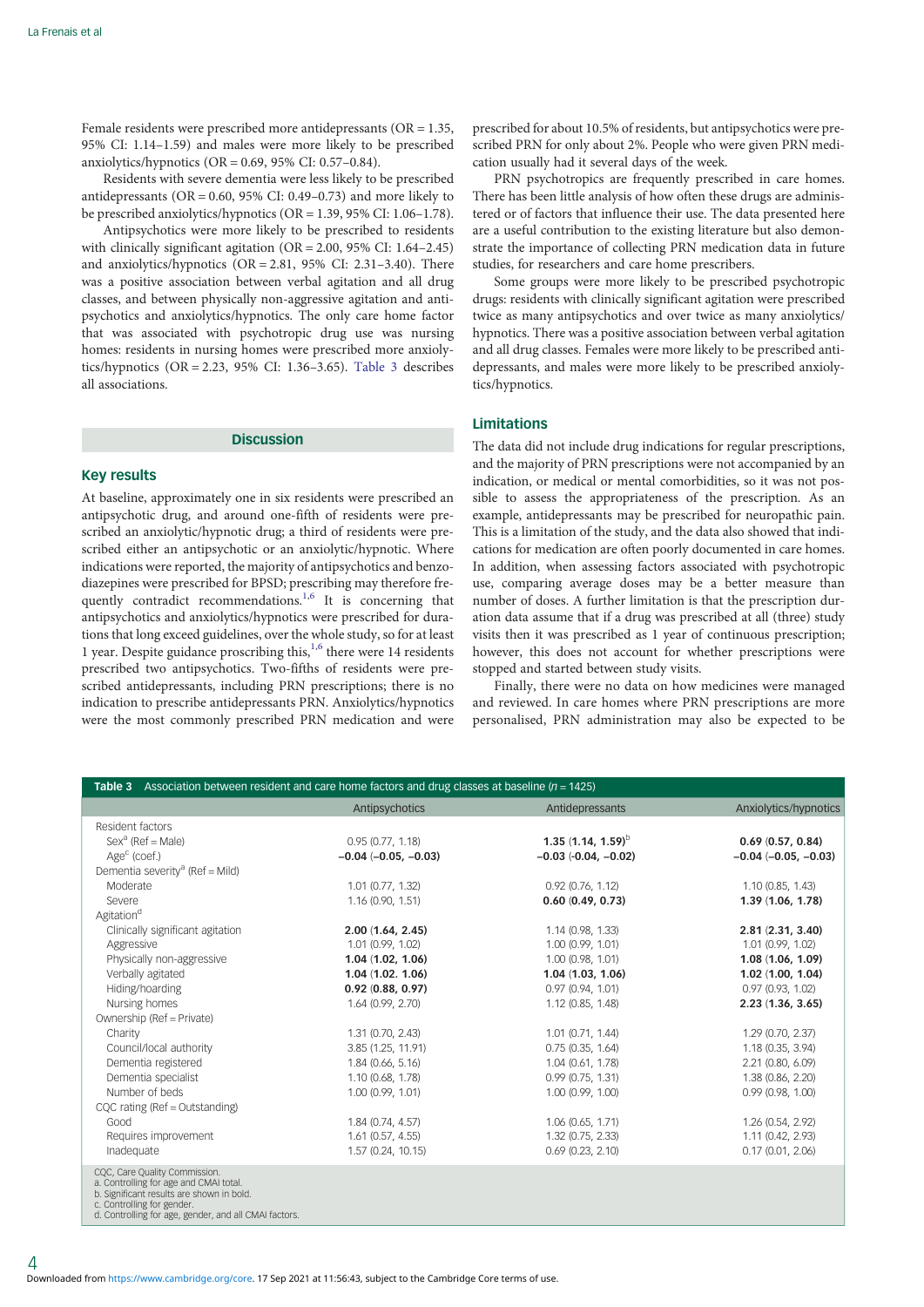higher, because there are fewer 'blanket' PRN prescriptions. Information regarding support arrangements may have explained some of the observed variation between homes; its omission limits how we can interpret these data. Prescribers can influence how psychotropics are used, and data measuring medication management (for example, frequency of medication reviews and who is involved) within the care home would be interesting to include in future studies. It is also important to ensure that the data collected can appropriately measure care home differences and can capture the quality of interactions, information-sharing and burden of care.

# Interpretation

Prescriptions of psychotropics to care home residents with dementia often have harmful side-effects but are frequent and prolonged. These residents are prescribed more psychotropics than people with dementia in the community,<sup>3,[9](#page-5-0)</sup> possibly because people are often admitted to care homes with BPSD as these symptoms predict breakdown of care. In the context of national guidelines advising that BPSD should only be pharmacologically treated in cases of extreme distress or risk, and for short periods only, we show that psychotropic prescribing in care homes is outside recommendations. Similar results were found in a study assessing associations between the launch of England's National Dementia Strategy and antipsychotic prescribing in care homes.<sup>11</sup> Excessive prescribing duration of psychotropics has also been found in people with dementia who live outside care homes[.7](#page-5-0) A MARQUE study on prevalence and associations with agitation concluded that staff should be supported to provide personalised approaches in response to agitation and to enable them to identify the cause through improved communication and engagement.<sup>[12](#page-5-0)</sup> Psychotropics may be a useful tool in managing behaviours when prescribed alongside personalised psychosocial interventions.

Residents with clinically significant agitation were twice as likely to be prescribed antipsychotics and even more likely to be prescribed anxiolytics or hypnotics. Although 40% of residents had clinically significant agitation, the behaviours reported were at the time of our survey often neither severe nor risky, and so, according to guidelines, psychotropics were not indicated. Further, benzodiazepines and hypnotics including zopiclone were frequently prescribed, despite warnings advising against use in this popula- $\chi$  tion.<sup>[23](#page-5-0)</sup> Sedating benzodiazepines may be prescribed as a replacement for antipsychotics. It is vital that if policies advocate reducing use of a certain drug, or drug class, they should also antici-pate potential substitutions and provide appropriate guidance.<sup>9,[24](#page-5-0)</sup>

Verbally agitated behaviour was associated with increased use of all drug classes (controlling for other agitation factors). It may be that aggressive behaviours are being effectively managed by psychotropics but verbally agitated behaviours are not. Verbal agitation may be caused by  $\text{pain;}^{25}$  $\text{pain;}^{25}$  $\text{pain;}^{25}$  in these cases, psychotropics will not address the cause of the behaviour, and pain may not be treated effectively.

Males were prescribed significantly more anxiolytics and hypnotics than females. Given that guidelines advocate stopping antipsychotics, it may be that agitation in males is now being treated with this drug class. Aggression (particularly from males) may be seen as more threatening, which may explain higher prescribing in these two (possibly overlapping) groups.<sup>[26](#page-5-0)</sup> A study in German and Austrian care homes also found that males were prescribed more anxiolytics; $27$  however, this sex difference is not always observed[.28](#page-5-0)

A large proportion of residents were prescribed antidepressants, despite current evidence of lack of efficacy.<sup>[29](#page-5-0)</sup> Although the higher boundary of estimates of depression in people with dementia is similar to our prescribing rate of approximately 40%, prevalence of clinically significant depressive symptoms is lower, at around 10-35%.<sup>[30,31](#page-5-0)</sup> There are mixed findings regarding sex differences in depression prevalence and antidepressant treatment in care homes, and although women generally are more likely to be depressed, this appears to be less so in older age groups. $32,33$ 

Citalopram was the most frequently prescribed antidepressant in this care home cohort, whereas in the community, sertraline was the most commonly prescribed antidepressant.<sup>[34](#page-6-0)</sup> Citalopram may be prescribed more frequently for a number of reasons: sertraline may not be effective in the treatment of depression in people with Alzheimer's disease;<sup>[35](#page-6-0)</sup> and sertraline needs to follow a titration schedule, whereas citalopram may be prescribed off-licence to manage agitation. However, there are concerns regarding adverse cardiac effects that should be considered, and which may limit its efficacy for agitation.<sup>36</sup>

#### Generalisability

The MARQUE study offers the strength of a unique, large and robust data-set from across England, with similar demographics to those of international studies.<sup>[37](#page-6-0)</sup> The care homes were recruited from across England, and the number of recruited residents represents the largest prospective care home study to date. It is important to include a large sample size to capture the heterogeneity of care home residents. Dementia is underdiagnosed in this population, so the ability to include those with probable dementia was a strength; if a clinical dementia diagnosis had been a criterion, a large proportion of residents would have been excluded.[37](#page-6-0),[38](#page-6-0) The study benefited from wide inclusion criteria; all eligible residents with cognitive impairment (or their next of kin) were contacted, reducing selection bias and increasing external validity.

# Implications

Recent policy drives do not seem to have consistently improved psychotropic prescribing. Psychotropics, in particular antipsychotic, anxiolytic and hypnotic drugs, continue to be prescribed to residents with symptoms that may not warrant pharmacological intervention, and for longer durations than recommended. Psychotropic overuse may occur for a number of reasons. Care homes may be struggling to deliver effective non-pharmacological interventions, and medication reviews may not be completed regularly or effectively[.39](#page-6-0) Care homes and general practitioners (GPs) could be better supported by geriatricians, community pharmacists, enhanced care teams or care home liaison nurses. $40,41$  In 2018, the Royal Pharmaceutical Society stated that pharmacists should work alongside GPs to provide regular medication reviews in care homes, and in response NHS England intend to recruit more pharmacists.<sup>[42,43](#page-6-0)</sup>

The recent guidelines published by the Alzheimer's Society regarding doses, indications and prescription duration could provide much-needed specific guidance for prescribers to follow.<sup>1</sup> More care homes are using electronic systems to record medical and care data. These systems should be developed to flag inappropriate prescriptions, such as benzodiazepines prescribed for more than 4 weeks. These systems could also be designed to ensure that all information is recorded, including indications. Hence, prescriptions will be less likely to 'slip through the net' and the effectiveness of the prescription and any potential side-effects can be reviewed regularly.

**Francesca La Frenais D**, PhD, Division of Psychiatry, University College London, UK and Marie Curie Palliative Care Research Department, Division of Psychiatry, University College London, UK; Victoria Vickerstaff, PhD, Marie Curie Palliative Care Research Department[,](https://orcid.org/0000-0002-2777-7616) Division of Psychiatry, University College London, UK; **Claudia Cooper (D)**<br>PhD, Division of Psychiatry, University College London, UK, and Camden and Islington NHS Foundation Trust[,](https://orcid.org/0000-0001-6741-5516) St Pancras Hospital, London, UK; Gill Livingston (D, MD, Division of Psychiatry, University College London, UK, and Camden and Islington NHS Foundation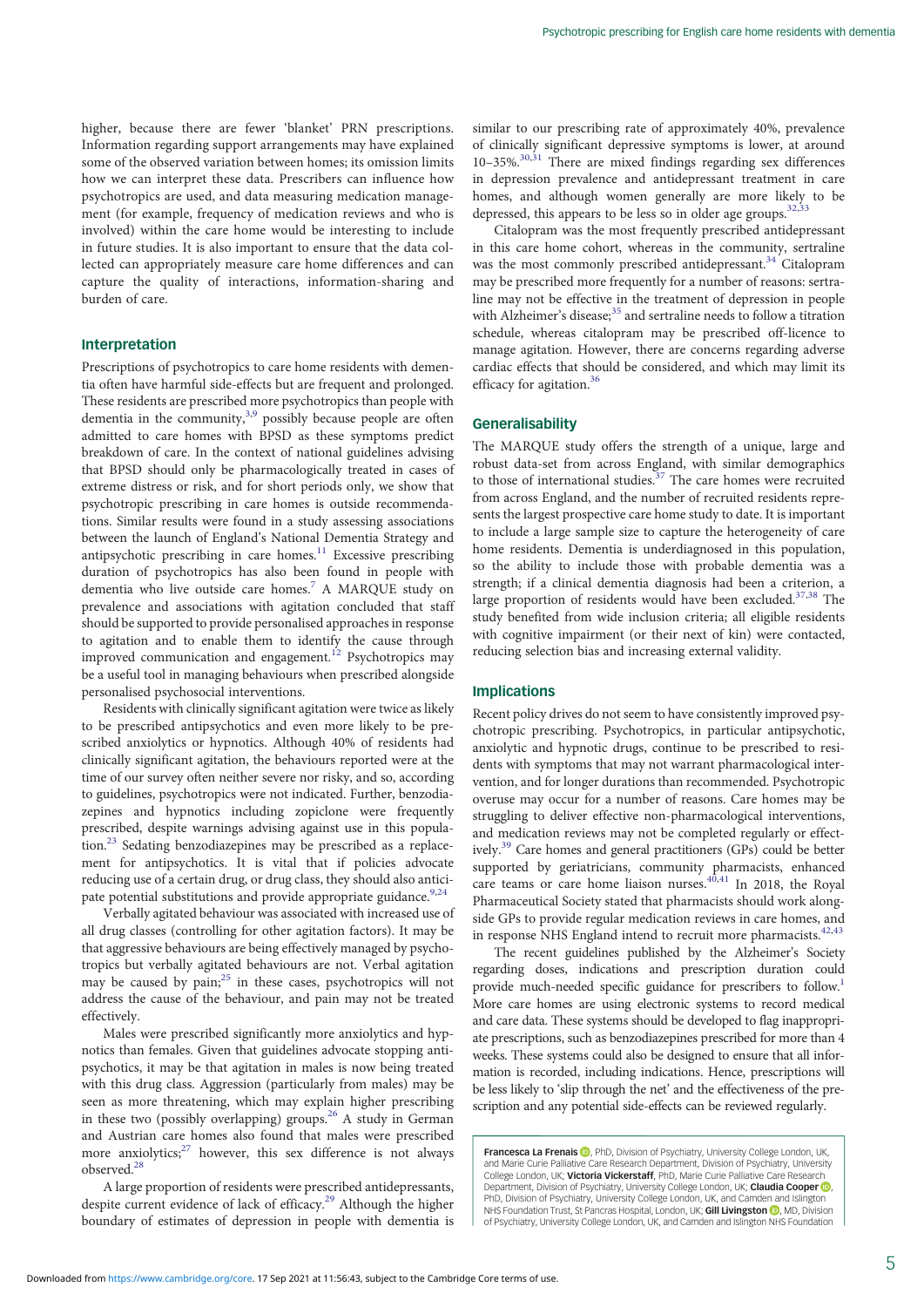<span id="page-5-0"></span>Trust, St Pancras Hospital, London, UK; Patrick Stone, MD, Marie Curie Palliative Care Research Department, Division of Psychiatry, University College London, UK; Elizabeth L. Sampson, MD, Marie Curie Palliative Care Research Department, Division of Psychiatry, University College London, UK, and Barnet Enfield and Haringey Mental Health Trust Liaison Team, North Middlesex University Hospital, London, UK.

Correspondence: Elizabeth Sampson. Email: [e.sampson@ucl.ac.uk](mailto:e.sampson@ucl.ac.uk)

First received 20 May 2020, final revision 2 Feb 2021, accepted 4 Feb 2021

#### Supplementary material

Supplementary material is available online at <https://doi.org/10.1192/bjo.2021.21>.

## Funding

This project was funded by the UK Economic and Social Research Council and the National Institute of Health Research (NIHR/ESRC ES/L001780/1). E.L.S., G.L. and C.C. were supported by the NIHR University College London Hospital Biomedical Research Centre. E.L.S., P.S. and V.V. were supported by a Marie Curie core grant (MCCC-FCO-16-U). F.L.F.'s PhD was partfunded by the Marie Curie Palliative Care Research Department. C.C. and G.L. received funding from the NIHR Applied Research and Care North Thames at Barts Health NHS Trust. G.L. was funded as an NIHR senior investigator. The funders and sponsors of the study had no role in study design, data collection, data analysis, data interpretation or writing of the report.

#### Acknowledgements

We thank all participating care homes, residents, families and staff. We also thank all the other researchers at University College London involved in the study, and members of the steering committee (a network of academic researchers, policy makers, community stakeholders, and patient and public involvement representatives, chaired by the Alzheimer's Society).

#### Author contributions

All authors meet criteria for authorship based on ICMJE recommendations. Study concept and design: F.L., C.C., G.L., P.S., E.L.S. Acquisition of data: F.L., C.C., G.L. Analysis and interpretation of data: all authors. Drafting of the manuscript: F.L., E.L.S. Critical revision of the manuscript for important intellectual content: all authors. Final approval of the version to be published: all authors. Agreement to be accountable for all aspects of the work in ensuring that questions related to the accuracy or integrity of any part of the work are appropriately investigated and resolved: all authors.

## Data availability

The data that support the findings of this study are available from the corresponding author, E.L.S., upon reasonable request.

# Declaration of interest

None.

6

## References

- 1 Alzheimer's Society. Optimising Treatment and Care for People with Behavioural and Psychological Symptoms of Dementia: A Best Practice Guide for Health and Social Care Professionals. 2018.
- 2 Shah SM, Carey IM, Harris T, DeWilde S, Cook DG. Quality of prescribing in care homes and the community in England and Wales. Br J Gen Pract 2012; 62(598): e329–36.
- 3 Donegan K, Fox N, Black N, Livingston G, Banerjee S, Burns A. Trends in diagnosis and treatment for people with dementia in the UK from 2005 to 2015: a longitudinal retrospective cohort study. Lancet Public Health 2017; 2(3): e149–56.
- 4 Baneriee S. The Use of Antipsychotic Medication for People with Dementia: Time for Action. Department of Health, 2009.
- 5 Joint Formulary Committee. British National Formulary. BMJ Group and Pharmaceutical Press, 2018.
- 6 National Institute for Health and Care Excellence. Dementia: Assessment, Management and Support for People Living with Dementia and their Carers. NICE Guideline NG97. 2018.
- 7 Jones ME, Petersen I, Walters K, Bhanu C, Manthorpe J, Raine R, et al. Differences in psychotropic drug prescribing between ethnic groups of people with dementia in the United Kingdom. Clin Epidemiol 2020; 12: 61–71.
- 8 O'Mahony D, O'Sullivan D, Byrne S, O'Connor MN, Ryan C, Gallagher P. STOPP/ START criteria for potentially inappropriate prescribing in older people: version 2. Age Ageing 2015; 44(2): 213–8.
- 9 Maust DT, Myra Kim H, Chiang C, Kales HC. Association of the Centers for Medicare & Medicaid Services' National Partnership to improve dementia

care with the use of antipsychotics and other psychotropics in long-term care in the United States from 2009 to 2014. JAMA Intern Med 2018; 178(5): 640–7.

- 10 Banerjee S, Owen J. Living Well with Dementia: A National Dementia Strategy. Department of Health, 2009.
- 11 Szczepura A, Wild D, Khan AJ, Owen DW, Palmer T, Muhammad T, et al. Antipsychotic prescribing in care homes before and after launch of a national dementia strategy: an observational study in English institutions over a 4 year period. BMJ Open 2016; 6(9): e009882.
- 12 Livingston G, Barber J, Marston L, Rapaport P, Livingston D, Cousins S, et al. Prevalence of and associations with agitation in residents with dementia living in care homes: MARQUE cross-sectional study. BJPsych Open 2017; 3 (4): 171–8.
- 13 Levin E. Noticeable Problems Checklist. National Institute for Social Work, 1989.
- 14 Moriarty J, Webb S, Part of their Lives: Community Care for Older People with Dementia. Policy Press, 2000.
- 15 Cohen-Mansfield J, Marx MS, Rosenthal AS. A description of agitation in a nursing home. J Gerontol 1989; 44(3): M77–84.
- 16 Hughes CP, Berg L, Danziger WL, Coben LA, Martin R. A new clinical scale for the staging of dementia. Br J Psychiatry 1982; 140(6): 566–72.
- 17 Livingston G, Barber J, Rapaport P, Knapp M, Griffin M, Romeo R, et al. START (STrAtegies for RelaTives) study: a pragmatic randomised controlled trial to determine the clinical effectiveness and cost-effectiveness of a manualbased coping strategy programme in promoting the mental health of carers of people with dementia. Health Technol Assess 2014; 18(61): 1–242.
- 18 Machin D, Campbell M, Tan S, Tan S. Sample Size Tables for Clinical Studies (3rd edn). Wiley-Blackwell, 2009.
- 19 Fossey J, Ballard C, Juszczak E, James I, Alder N, Jacoby R, et al. Effect of enhanced psychosocial care on antipsychotic use in nursing home residents with severe dementia: cluster randomised trial. BMJ 2006; 332 (7544): 756–61.
- 20 Morris JC. Clinical dementia rating: a reliable and valid diagnostic and staging measure for dementia of the Alzheimer type. Int Psychogeriatr 1997; 9(Suppl 1): 173–6.
- 21 Rabinowitz J, Davidson M, De Deyn PP, Katz I, Brodaty H, Cohen-Mansfield J. Factor analysis of the Cohen-Mansfield Agitation Inventory in three large samples of nursing home patients with dementia and behavioral disturbance. Am J Geriatr Psychiatry 2005; 13(11): 991–8.
- 22 Shrive FM, Stuart H, Quan H, Ghali WA. Dealing with missing data in a multiquestion depression scale: a comparison of imputation methods. BMC Med Res Methodol 2006; 6: 57.
- 23 National Institute for Health and Care Excellence. Hypnotics and Anxiolytics. **NICE 2018**
- 24 Soumerai SB, Ross-Degnan D, Fortess EE, Abelson J. A critical analysis of studies of state drug reimbursement policies: research in need of discipline. Milhank Q 1993; **71**(2): 217-52
- 25 Husebø BS, Ballard C, Cohen-Mansfield J, Seifert R, Aarsland D. The response of agitated behavior to pain management in persons with dementia. Am J Geriatr Psychiatry 2014; 22(7): 708–17.
- 26 Ott BR, Lapane KL, Gambassi G, Group SS. Gender differences in the treatment of behavior problems in Alzheimer's disease. Neurology 2000; 54 (2): 427–32.
- 27 Richter T, Mann E, Meyer G, Haastert B, Kopke S. Prevalence of psychotropic medication use among German and Austrian nursing home residents: a comparison of 3 cohorts. J Am Med Dir Assoc 2012; 13: 187.e7-13.
- 28 Jacob L, Rapp MA, Kostev K. Long-term use of benzodiazepines in older patients in Germany: a retrospective analysis. Ther Adv Psychopharmacol 2017; 7(6–7): 191–200.
- 29 Banerjee S, Hellier J, Dewey M, Romeo R, Ballard C, Baldwin R, et al. Sertraline or mirtazapine for depression in dementia (HTA-SADD): a randomised, multicentre, double-blind, placebo-controlled trial. Lancet 2011; 378(9789): 403–11.
- 30 Seitz D, Purandare N, Conn D. Prevalence of psychiatric disorders among older adults in long-term care homes: a systematic review. Int Psychogeriatr 2010; 22(07): 1025–39.
- 31 Erdal A, Flo E, Selbaek G, Aarsland D, Bergh S, Slettebo DD, et al. Associations between pain and depression in nursing home patients at different stages of dementia. J Affect Disord 2017; 218: 8–14.
- 32 Jongenelis K, Pot A, Eisses A, Beekman A, Kluiter H, Ribbe M. Prevalence and risk indicators of depression in elderly nursing home patients: the AGED study. J Affect Disord 2004; 83(2): 135-42.
- 33 Gaboda D, Lucas J, Siegel M, Kalay E, Crystal S. No longer undertreated? Depression diagnosis and antidepressant therapy in elderly long-stay nursing home residents, 1999 to 2007. J Am Geriatr Soc 2011; 59(4): 673–80.